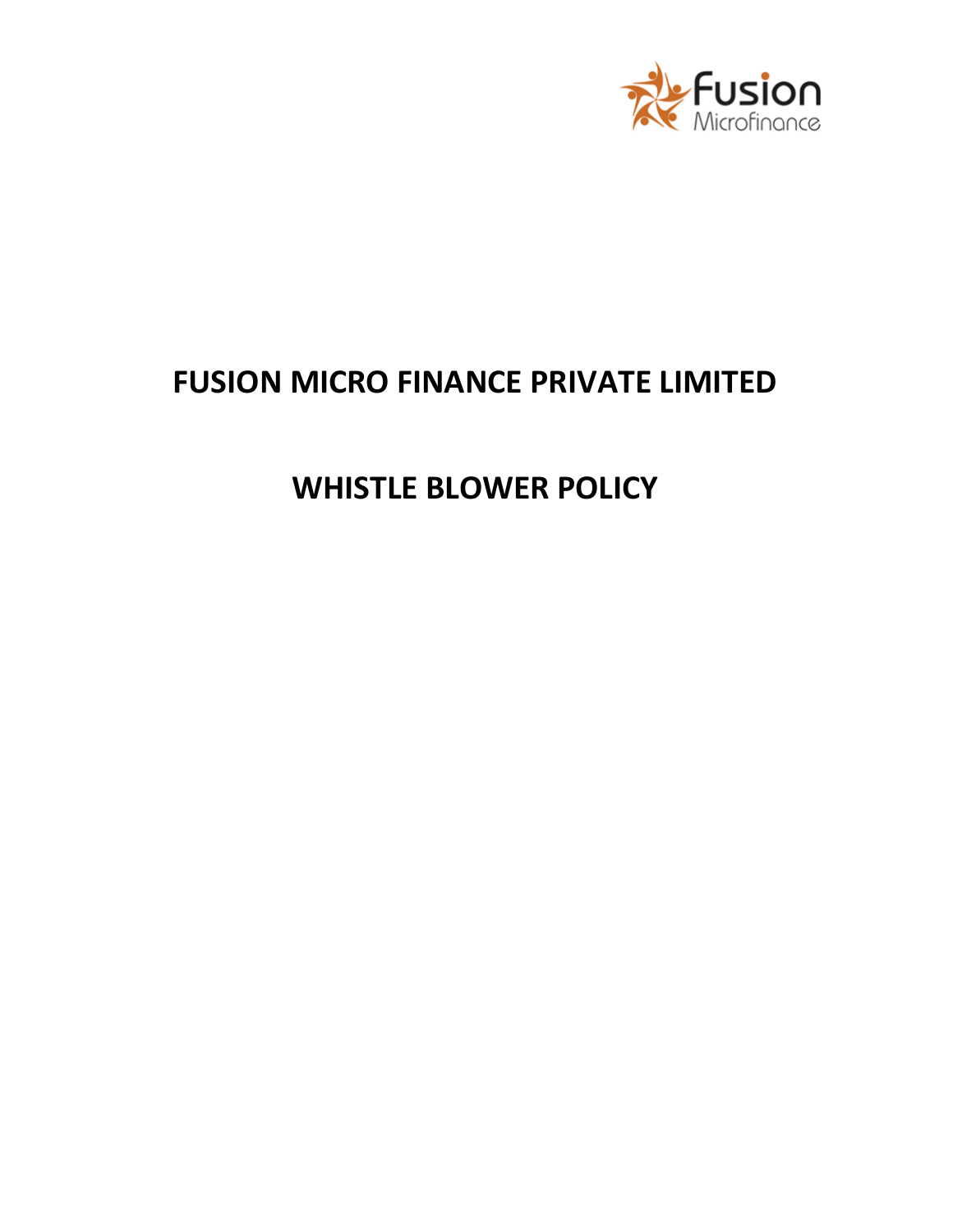

#### **Last reviewed on:** May 26, 2021

#### **Whistle Blower Policy**

# **1. Preface**

Accordingly, this Whistle Blower Policy ("the Policy") has been formulated with a view to provide a mechanism for Directors and employees of the Company to approach the Chairman of the Audit Committee of the Company to, inter alia, report to the management instances of unethical behavior, actual or suspected, fraud or violation of the Company's code of conduct.

## **2. Definitions**

The definitions of some of the key terms used in this Policy are given below.

"Employee" means every permanent employee of the Company including the Directors in the employment of the Company.

"Investigators" mean those persons authorized, appointed, consulted or approached by Audit Committee and includes the auditors of the Company.

"Protected Disclosure" means any communication made in good faith that disclosure or demonstrates information that may evidence unethical or improper activity.

"Subject" means a person against or in relation to whom a Protected Disclosure has been made or evidence gathered during the course of an investigation.

"Whistle Blower" means an Employee making a Protected Disclosure under this Policy.

## **3. Scope**

The Whistle Blower's role is that of a reporting party with reliable information. They are not required or expected to act as investigators or finders of facts, nor would they determine the appropriate corrective or remedial action that may be warranted in a given case. Whistle Blowers should not act on their own in conducting any investigative activities, nor do they have a right to participate in an investigative activities other than as requested by the Audit Committee or the Investigators.

# **4. Eligibility**

All Employees of the Company are eligible to make Protected Disclosure under the Policy. The Protected Disclosures may be in relation to matters concerning the Company.

## **5. Disqualifications**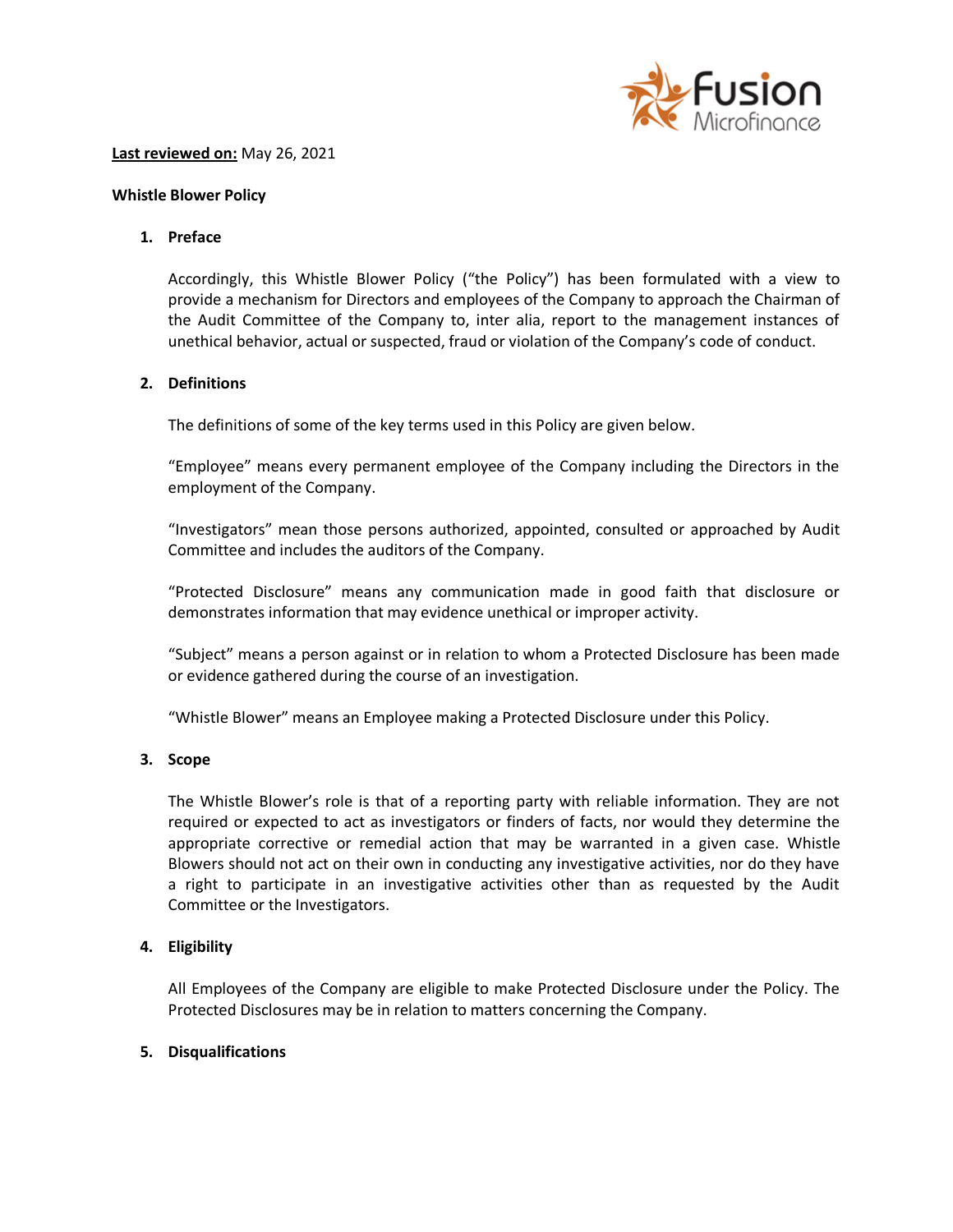

While it will be ensured that genuine Whistle Blowers are accorded complete protection from any kind of unfair treatment as herein set out, any abuse of this protection will warrant disciplinary action.

Protection under this policy would not mean protection from disciplinary action arising out of false or bogus allegations made by a Whistle Blower knowing it to be false or bogus or with a mala fide intention.

# **6. Procedure**

All Protected Disclosures should be addressed to the Chairman of the Audit Committee of the Company.

The contact details of the Chairman of the Audit Committee are as under:

The Chairman, Audit Committee, Fusion Microfinance Private Limited H-1, C Block, Community Center, Naraina Vihar, New Delhi-110028

Protected Disclosures should preferably be reported in writing so as to ensure a clear understanding of the issues raised and should either be typed or written in a legible handwriting in English, Hindi or in the regional language of the place of employment of the Whistle Blower.

The Protected Disclosure should be forwarded under a covering letter/mail at email: [whistleblower@fusionmicrofinance.in](mailto:whistleblower@fusionmicrofinance.in) which shall bear the identity of the Whistle Blower. The Chairman of the Audit Committee shall detach the covering letter and discuss the protected Disclosure with Members of the Audit Committee and if deemed fit, forward the Protected Disclosure for investigation.

Protected Disclosure should be factual and not speculative or in the nature of a conclusion, and should contain as much specific / detailed information as possible to allow for proper assessment of the nature and extent of the concern and the urgency of a preliminary investigative procedure.

The Whistle Blower must disclose his/her identity in the covering letter forwarding such Protected Disclosure. Anonymous complaints will be taken up only if it has substance and full details are given.

If any of the members of the Audit Committee have a conflict of interest in a given case, they should rescue themselves and the others on the committee would deal with the matter on hand.

## **7. Investigation**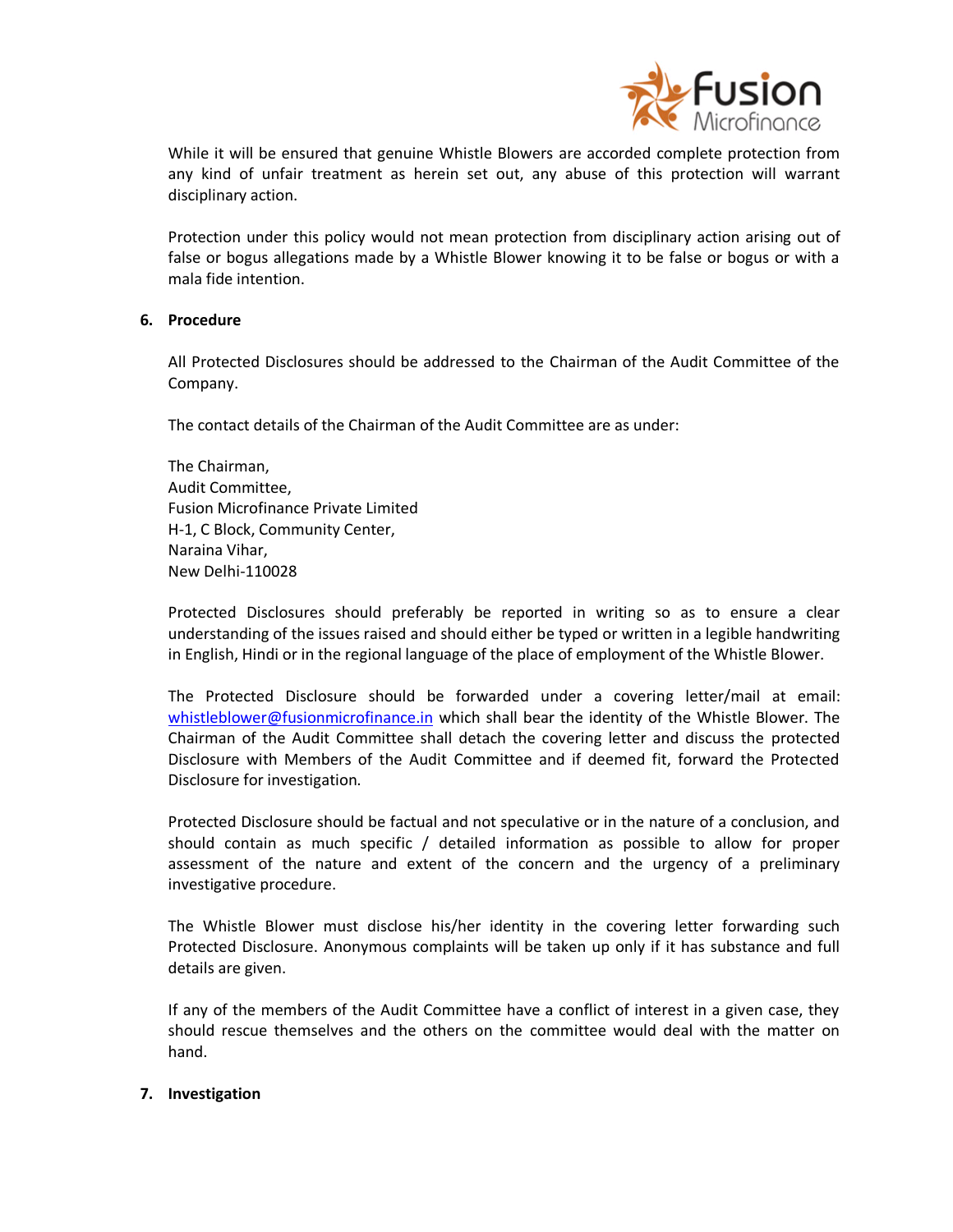

All Protected Disclosures reported under this policy will be thoroughly investigated by the Audit Committee. The Audit Committee may at its discretion, consider involving any Investigators for the purpose of investigation.

The decision to conduct an investigation taken by the Audit Committee is by itself not an accusation and is to be treated as a neutral fact-finding process. The outcome of the investigation may not support the conclusion of the Whistle Blower that an improper or unethical act was committed.

The identity of a Subject will be kept confidential to the extent possible given the legitimate needs of law and the investigation.

Subject will normally be informed of the allegations at the outset of a formal investigation and have opportunities for providing their inputs during the investigation.

Subject shall have a duty to co-operate with the Audit Committee or any of the Investigators during investigation to the extent that such co-operation sought does not merely require them to admit guilt.

Subject have a right to consult with a person or persons of their choice, other than the investigators and/or members of the Audit Committee and/or the Whistle Blower. Subjects shall be free at any time to engage counsel at their own cost to represent them in the investigation proceedings.

Subjects have a responsibility not to interfere with the investigation. Evidence shall not be withheld, destroyed or tampered with, and witnesses shall not be influenced, coached, threatened or intimated by the Subjects. Unless there are compelling reasons not to do so, Subjects will be given the opportunity to respond to material findings contained in an investigation report. No allegation of wrong doing against a Subject shall be considered as maintainable unless there is good evidence in support of the allegation.

Subject have a right to be informed of the outcome of the investigation. If allegations are not sustained, the Subject should be consulted as to whether public disclosure of the investigation results would be in the best interest of the Subject and the Company.

The investigation shall be completed normally within 45 days of the receipt of the Protected Disclosure.

## **8. Protection**

No unfair treatment will be mated out to a Whistle Blower by virtue of his/her having reported a Protected Disclosure under this Policy. Fusion Microfinance Private Limited, as a policy, condemns any kind of discrimination, harassment, victimization or any other unfair employment practice being adopted against any unfair practice like retaliation, threat or intimidation of termination/suspension of service, disciplinary action, transfer, demotion, refusal of promotion, or the like including any direct or indirect use of authority to obstruct the Whistle Blower's right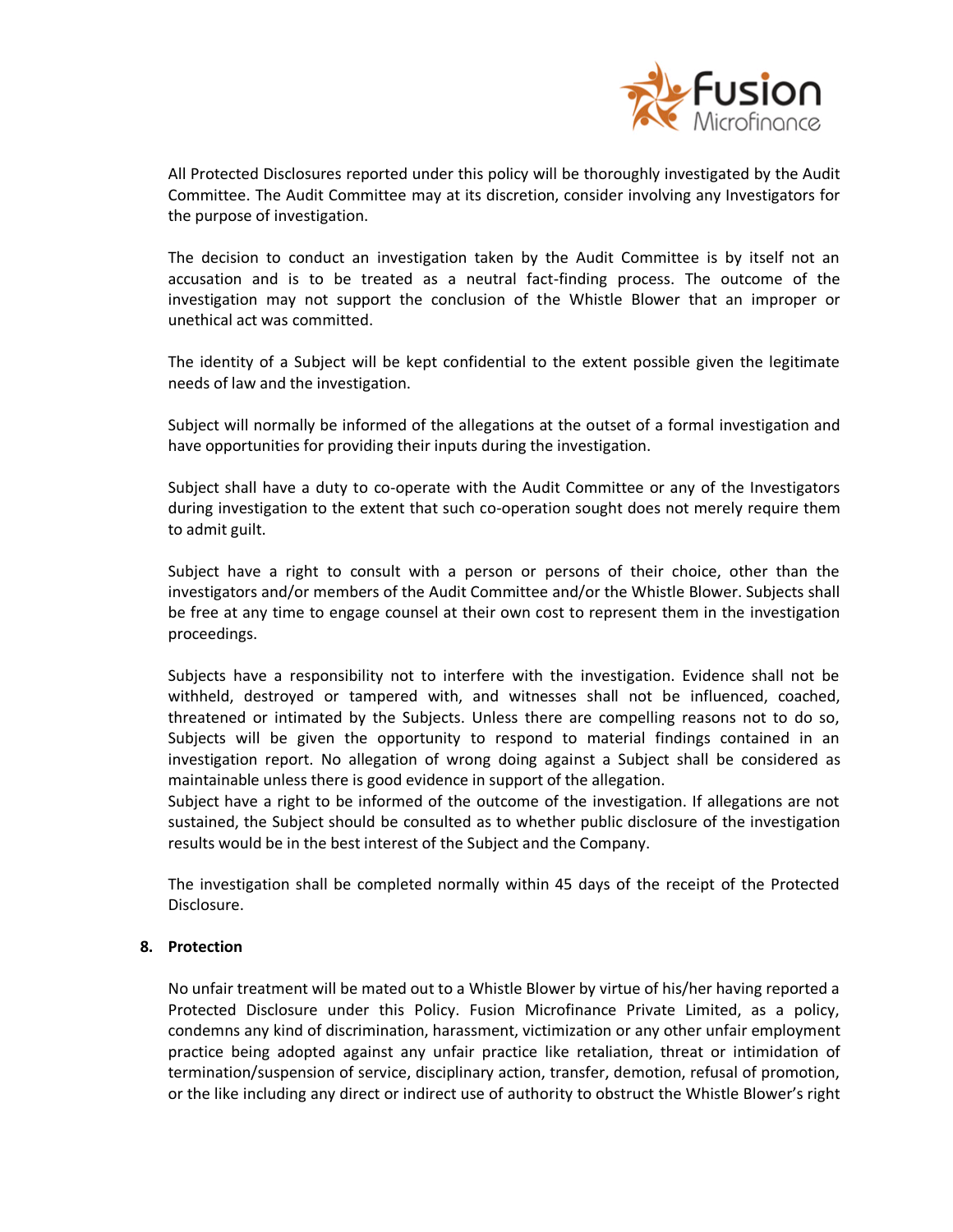

to continue to perform to minimize difficulties, which the Whistle Blower mat experience as a result of making the Protected Disclosure. Thus, if the Whistle Blower is required to give evidence advice about the procedure, etc.

The identity of the Whistle Blower shall be kept confidential to the extent possible and permitted under law. Whistle Blowers are cautioned that their identity may become known for reasons outside the control of the Audit Committee (e.g. during investigations carried out by investigators).

Any other Employee assisting in the said investigation shall also be protected to the same extent as the Whistle Blower.

# **9. Investigators**

Investigators are required to conduct a process towards fact-finding and analysis. Investigators shall derive their authority and access rights from the Audit Committee when acting within the course and scope of their investigation.

Technical and other resources may be drawn upon as necessary to augment the investigation. All Investigators shall be independent and unbiased both in fact and as perceived. Investigators have a duty of fairness, objectivity, thoroughness, ethical behavior, and observance of legal and professional standards. Investigations will be launched only after a preliminary review which establishes that:

- (i) The alleged act constitute an improper or unethical activity or conduct, and
- (ii) Either the allegation is supported by information specific enough to be investigated, or matters that do not meet this standard may be worthy of management review, but investigation itself should not be undertaken as an investigation of an improper or unethical activity.

## **10. Decision**

If an investigation leads the Audit Committee to conclude that an improper or unethical act has been committed, the Audit Committee shall direct the management of the Company to take such disciplinary or corrective action as the Audit Committee deems fit. It is clarified that any disciplinary or corrective action initiated against the Subject as a result of the findings of an investigation pursuant to this Policy shall adhere to the applicable personnel or staff conduct and disciplinary procedures.

# **11. Reporting**

The Audit Committee shall submit a report to the management about all Protected Disclosures referred to him/her since the last report together with the results of investigations, if any.

## **12. Retention of documents**